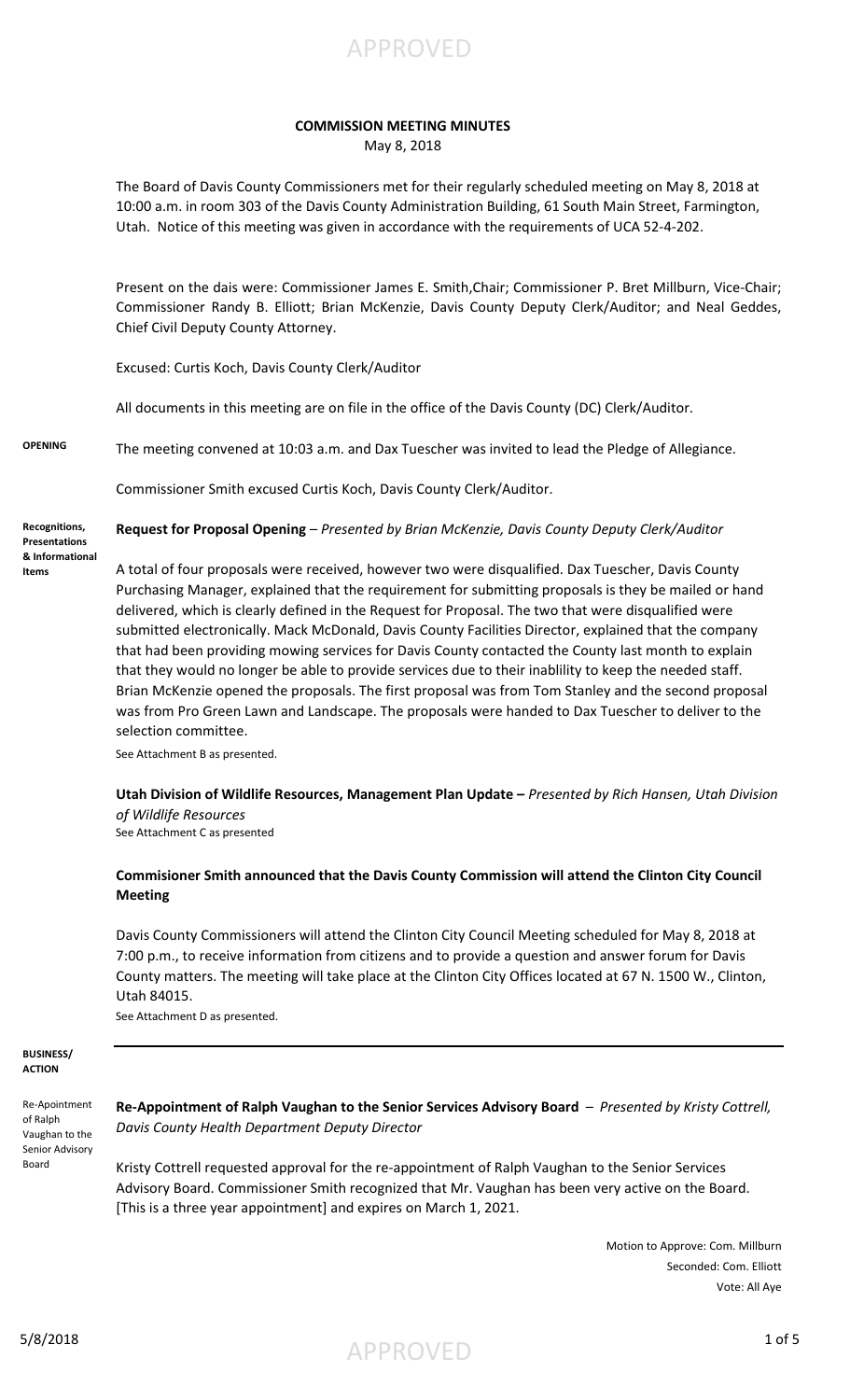APPROVED

Amendment #2015-183C Area Agency Plan on Aging 4th Year

**Amendment #2015-183C, The Area Agency Plan on Aging, Fourth Year of the Four-Year Plan (2016- 2019) for submission to Utah Department of Human Services, Division of Aging and Adult Services** – *Presented by Kristy Cottrell, Davis County Health Department Deputy Director* 

Kristy presented some of the target areas in this four year plan including: Integration of health care and social services systems, reduce the percentage of overweight seniors, increase access to behavioral health services, including increasing effective prevention programs, and empowering seniors in maintaining health, safety and independence.

Kristy thanked the Commission for their support and their efforts to help create a community that cares for individuals throughout their lifespan, supporting Livable Communities to Age in Place, and support individuals to remain in the least restrictive environment for as long as possible. The contract period for this plan is July 1, 2018 to June 30, 2019. This contract is neither payable nor receivable.

> Motion to Approve: Com. Millburn Seconded: Com. Elliott Vote: All Aye

Grant Application #2018-196 National Children's Alliance

Amendment #2017-189A

Technologies, Inc.

### **Grant Application #2018-196, with the National Children's Alliance** – *Presented by Tanya Perkins, Davis County Justice Center Director*

This is an application to the National Children's Alliance for a sub-award. This money is used to pay a portion of a Davis County coordinator's salary, specifically for the hours she spends in direct services to victims. The contract period is Jan. 1, 2018 to Dec. 31, 2018. The receivable contract amount is \$7,000.

> Motion to Approve: Com. Millburn Seconded: Com. Elliott Vote: All Aye

Tanya gave an update on the Bike Sale being held to benefit the Children's Justice Center (CJC). Bikes that have been confiscated and then never picked up are donated by the police departments. They are then sold and the proceeds go to the CJC. The current total for sales is over \$4,000 and there will continue to be sales throughout the summer.

**Amendment #2017-189A, with Comprise Technologies, Inc.** – *Presented by Josh Johnson, Davis County Library Deputy Director* with Comprise

> Each year the Library reviews the number of licenses needed as license renewals are less expensive than new licenses. They try to balance the need of the public for short-term licenses and longer term uses and shift the licenses to meet the needs. The payable contract amount increased from \$2,968 to \$3,628 based off the purchase of 12 new licenses. The contract period is from May 23, 2017 to May 22, 2022. The payable contract amount is \$3,628.

> > Motion to Approve: Com. Millburn Seconded: Com. Elliott Vote: All Aye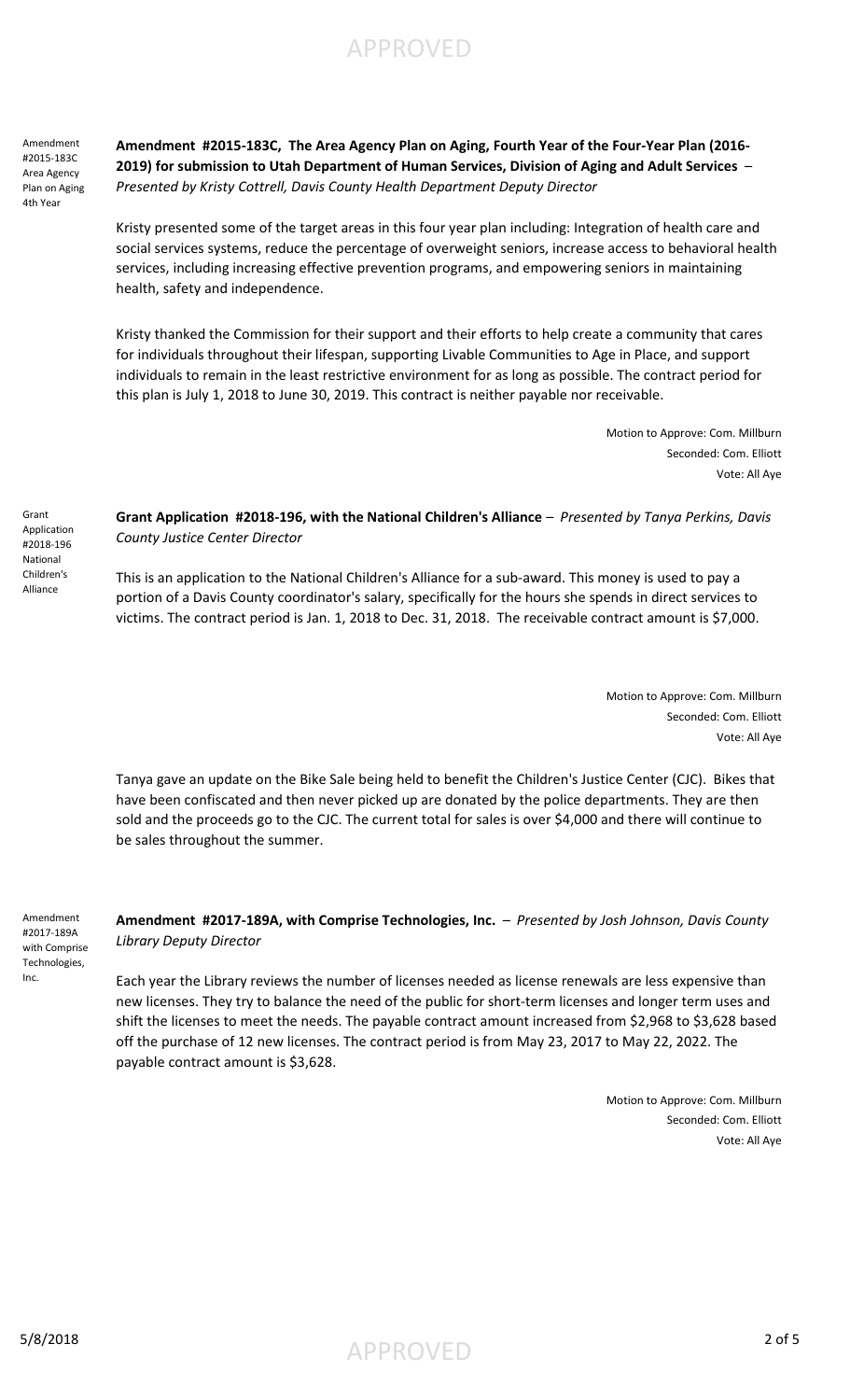APPROVED

Agreement #2018-197 with Grappling Industries

**Agreement #2018-197, with Grappling Industries** – *Presented by Mike Moake, Davis County Legacy Events Center Marketing*

This is an out-of-state contract [for a grappling competition from Utah and neighboring states]. The contract period is from July 19, 2018 to July 21, 2018. The receivable contract is \$2,550.

> Motion to Approve: Com. Elliott Seconded: Com. Millburn Vote: All Aye

Agreement #2018-198 with United Spirit Association

**Agreement #2018-198, with United Spirit Association** – *Presented by Mike Moake, Davis County Legacy Events Center Marketing* 

This agreement is with United Spirit Association. Mike has been working with this group for about 4 years to get them here. This is for a cheer competition for the high school aged kids. The contract period is from Jan. 31, 2019 to Feb. 2, 2019. The receivable contract amount is \$3,165.

> Motion to Approve: Com. Elliott Seconded: Com. Millburn Vote: All Aye

Resolution #2018-199 Resolution to approve Interlocal Agreement, South Weber City

**Resolution #2018-199, to approve Interlocal Agreement with South Weber City** – *Presented by Undersheriff Brent Peters, Davis County Sheriff's Office*

Resolution to backdate our contract that has been in holding for a period of time which will then lead into the Interlocal Agreement to provide court bailiff and law enforcement services for South Weber City.

> Motion to Approve: Com. Elliott Seconded: Com. Millburn Vote: All Aye

Interlocal Agreement #2019-199 with South Weber City

**Interlocal Agreement #2018-199, with South Weber City** – *Presented by Undersheriff Brent Peters, Davis County Sheriff's Office*

Interlocal agreement with South Weber City for bailiff and law enforcement services. The contract period is from July 1, 2017 to June 30, 2019. The receivable contract amount is \$11, 247.67 per month for law enforcement services, \$50 per hour for bailiff Services, and \$1 per mile for a vehicle fee.

> Motion to Approve: Com. Elliott Seconded: Com. Millburn Vote: All Aye

Grant Application #2018-200 with the Utah Attorney General's Office **Grant Application #2018-200, with the Utah Attorney General's Office FY2019 Utah Internet Crime Against Children (ICAC)** – *Presented by Undersheriff Brent Peters with the Davis County Sheriff's Office*

There is a specific deputy within the County that is assigned to work on the task force. This annual reoccuring agreement is to provide funding to support that function. The agreement amount is to be determined because it is usually based on how much a particular agency works with the task force. [Davis County Sheriff's Office] works with the task force quite often and typically receives a higher amount. The contract period is from July 1, 2018 to June 30, 2019.

> Motion to Approve: Com. Millburn Seconded: Com. Elliott Vote: All Aye

 $\mathsf{S}/\mathsf{8}/2018$  3 of 5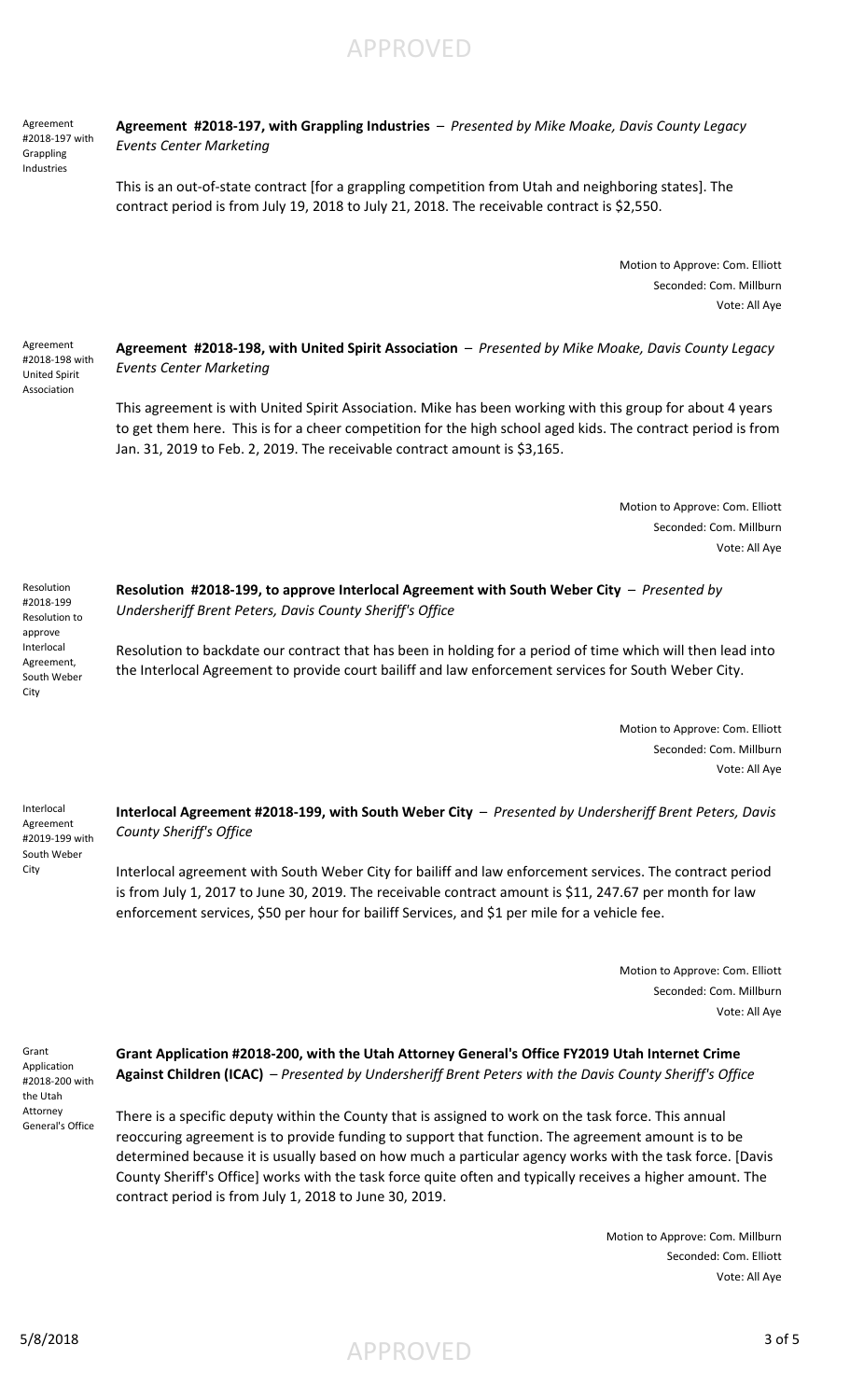# APPROVED

Agreement #2019-199 with FEMA

**Agreement #2018-201, Memo of Agreement with Federal Emergency Management Agency (FEMA) for Integrated Public Alert and Warning System (IPAWS)** – *Presented by Undersheriff Brent Peters, Davis County Sheriff's Office*

This agreement is with FEMA's Integrated Public Alert and Warning System (IPAWS). This system is an emergency management tool that allows for warnings to go out to all those within any area that is being pegged to send out the message. This is much better than the current system where individuals with land lines have to register their numbers. The contract period is for May 3, 2018 to May 3, 2021.

> Motion to Approve: Com. Millburn Seconded: Com. Elliott Vote: All Aye

Commissioner Milburn moved to recess to Board of Equalization. Commissioner Elliott seconded the motion. All voted Aye.

Board of Equalization matters were presented by Brian McKenzie, Davis County Chief Deputy Clerk/Auditor as follows: **BOARD OF EQUALIZATION**

Two corrections for veteran tax exemptions.

Motion to Approve: Com. Millburn Seconded: Com. Elliott Vote: All Aye

Commissioner Elliott moved to reconvene Commission meeting. Commissioner Millburn seconded the motion. All voted Aye.

### **CONSENT ITEMS**

**Check Registers** Check Registers were approved. Check Registers

> Motion to Approve: Com. Elliott Seconded: Com. Millburn Vote: All Aye

Indigent Abatment Register

**Indigent Abatment Register** Indigent Abatement for Susan K. Church

Indigent Abatement for Ludmila Istomina

Indigent Abatement for Julie L. Mann

Motion to Approve: Com. Elliott Seconded: Com. Millburn Vote: All Aye

Motion to Approve: Com. Elliott Seconded: Com. Millburn Vote: All Aye

Motion to Approve: Com. Elliott Seconded: Com. Millburn Vote: All Aye

 $5/8/2018$  4 of 5